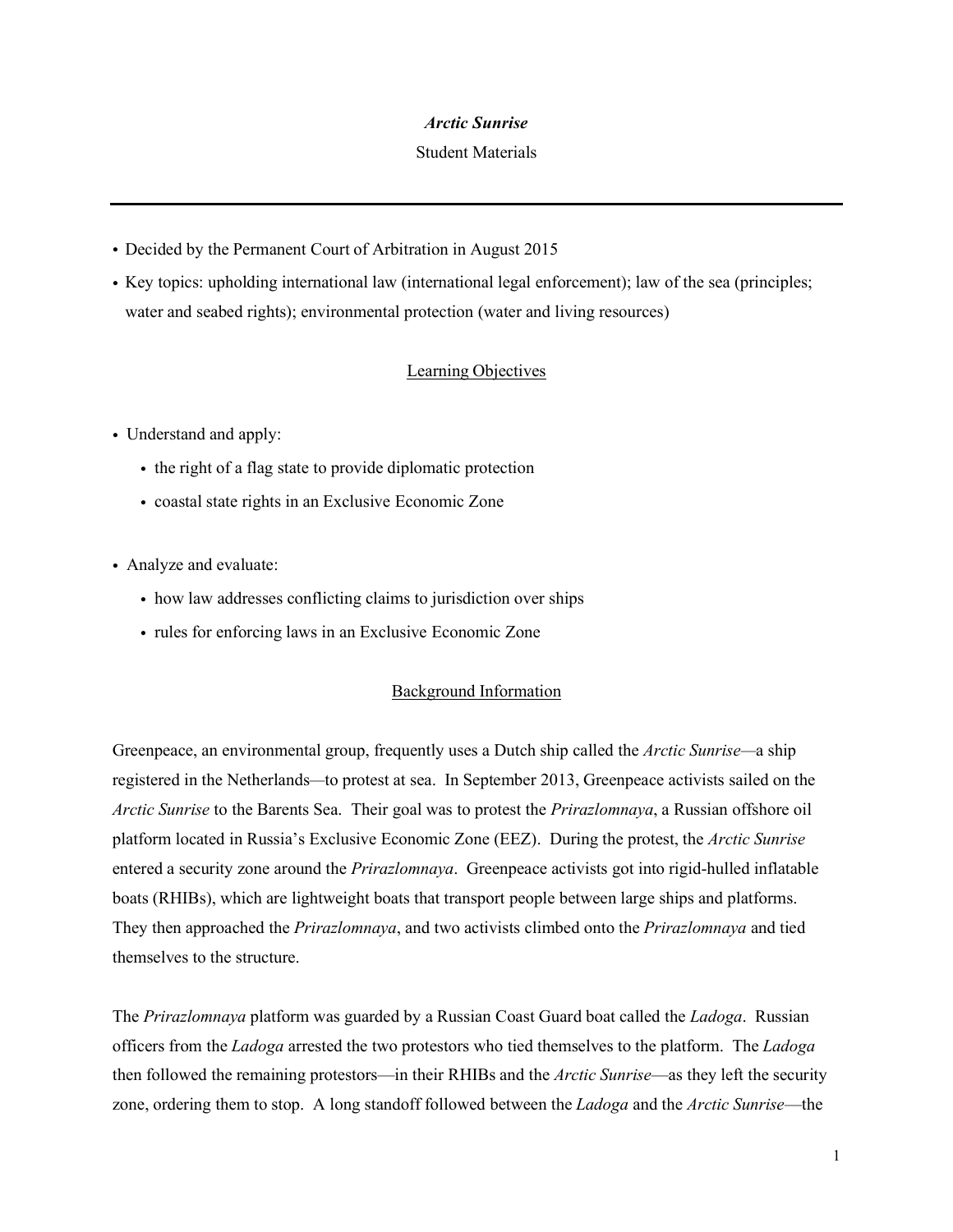*Ladoga* monitored the *Arctic Sunrise*, but took no action against it. The next day—about 36 hours after the protest began—Russian officials took control of the *Arctic Sunrise*, towed it to Russian territory, and arrested everyone on board.

This incident created a diplomatic crisis between the Netherlands and Russia. Russia argued that it was enforcing domestic laws, while the Netherlands argued that Russia had violated international rules about flag ship jurisdiction. The Netherlands quickly filed an arbitration case against Russia at the Permanent Court of Arbitration, and Russia released the crew and passengers of the *Arctic Sunrise* a few weeks later. Russia refused to participate in arbitration, meaning that the Tribunal had to consider all possible defenses that Russia might have offered if it had participated in the case.

The edited Tribunal award begins by asking whether Netherlands could offer diplomatic protection to the *Arctic Sunrise*, its crew, and its passengers. The award next briefly discusses the right to protest at sea, and Russia's right to enact a security zone around the *Prirazlomnaya*. Most of the edited award then focuses on how Russia took control of the *Arctic Sunrise* and arrested its crew and passengers. It reviews possible justifications for taking a foreign ship and making arrests, including both: (1) punishing suspected past violations; and (2) preventing likely future violations.

## Relevant Legal Texts

UN Convention on the Law of the Sea (1982)

*Possible Russian Violations*

Article 56(2)

In exercising its rights and performing its duties … in the exclusive economic zone, the coastal state shall have due regard to the rights and duties of other states and shall act in a manner compatible with the provisions of this Convention …

Article 58(1)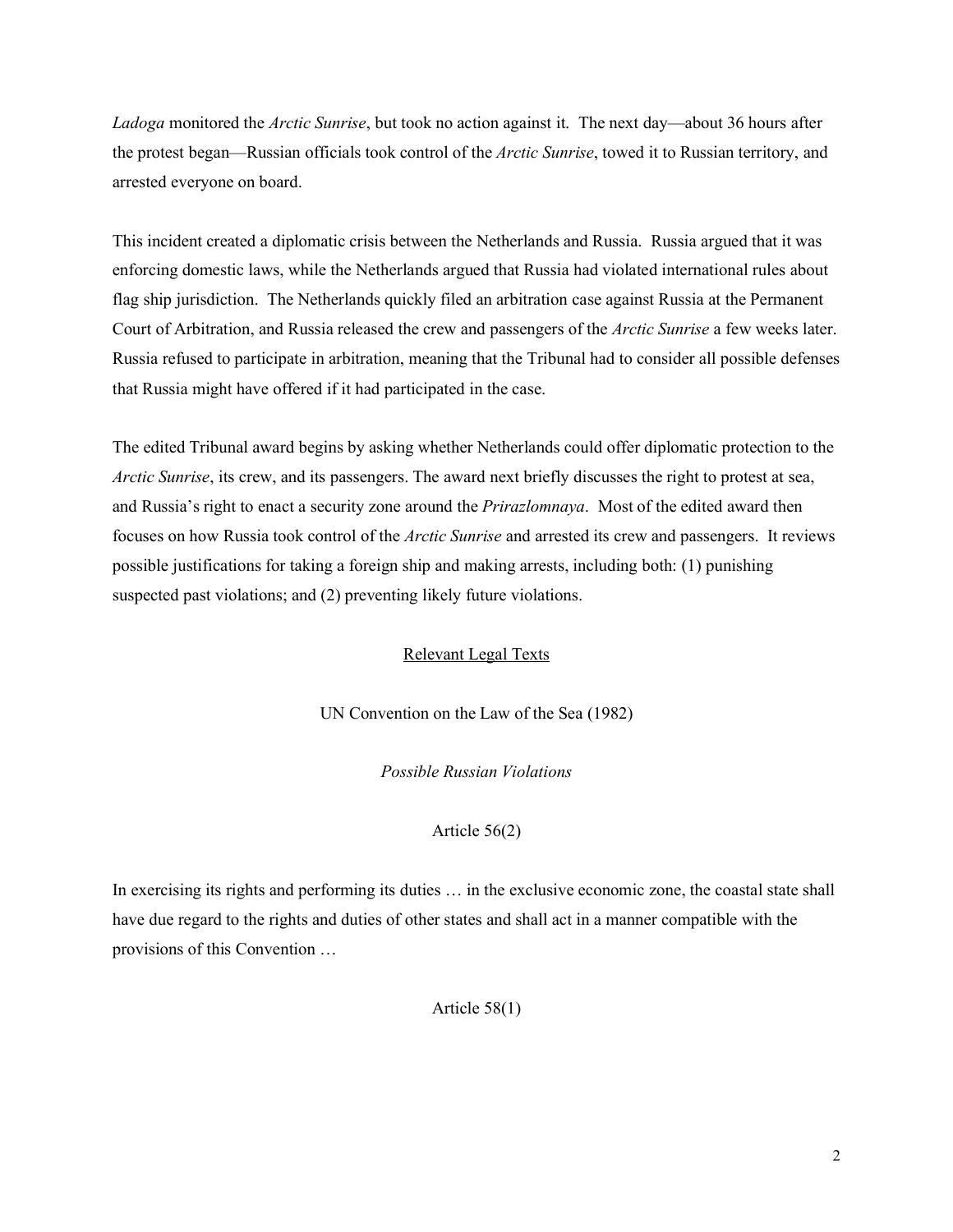In the exclusive economic zone, all states … enjoy, subject to the relevant provisions of this Convention, the freedoms referred to in article 87 of navigation … and other internationally lawful uses of the sea related to these freedoms, such as those associated with the operation of ships, …

## Article 87(1)

The high seas are open to all states … Freedom of the high seas is exercised under the conditions laid down by this Convention and by other rules of international law. It comprises …:

(a) freedom of navigation; …

## Article 92(1)

Ships shall sail under the flag of one state only and, save in exceptional cases expressly provided for in international treaties or in this Convention, shall be subject to its exclusive jurisdiction on the high seas …

### *Possible Russian Excuses/Justifications*

#### Article 56(1)

In the exclusive economic zone, the coastal State has:

- (a) sovereign rights for the purpose of exploring and exploiting, conserving and managing the natural resources, whether living or non-living ...;
- (b) jurisdiction as provided for in the relevant provisions of this Convention with regard to:
	- (i) the establishment and use of artificial islands, installations and structures …

## Article 60

(1) In the exclusive economic zone, the coastal State shall have the exclusive right to construct and to authorize and regulate the construction, operation and use of:

(a) artificial islands;

(b) installations and structures for the purposes provided for in article 56 and other economic purposes;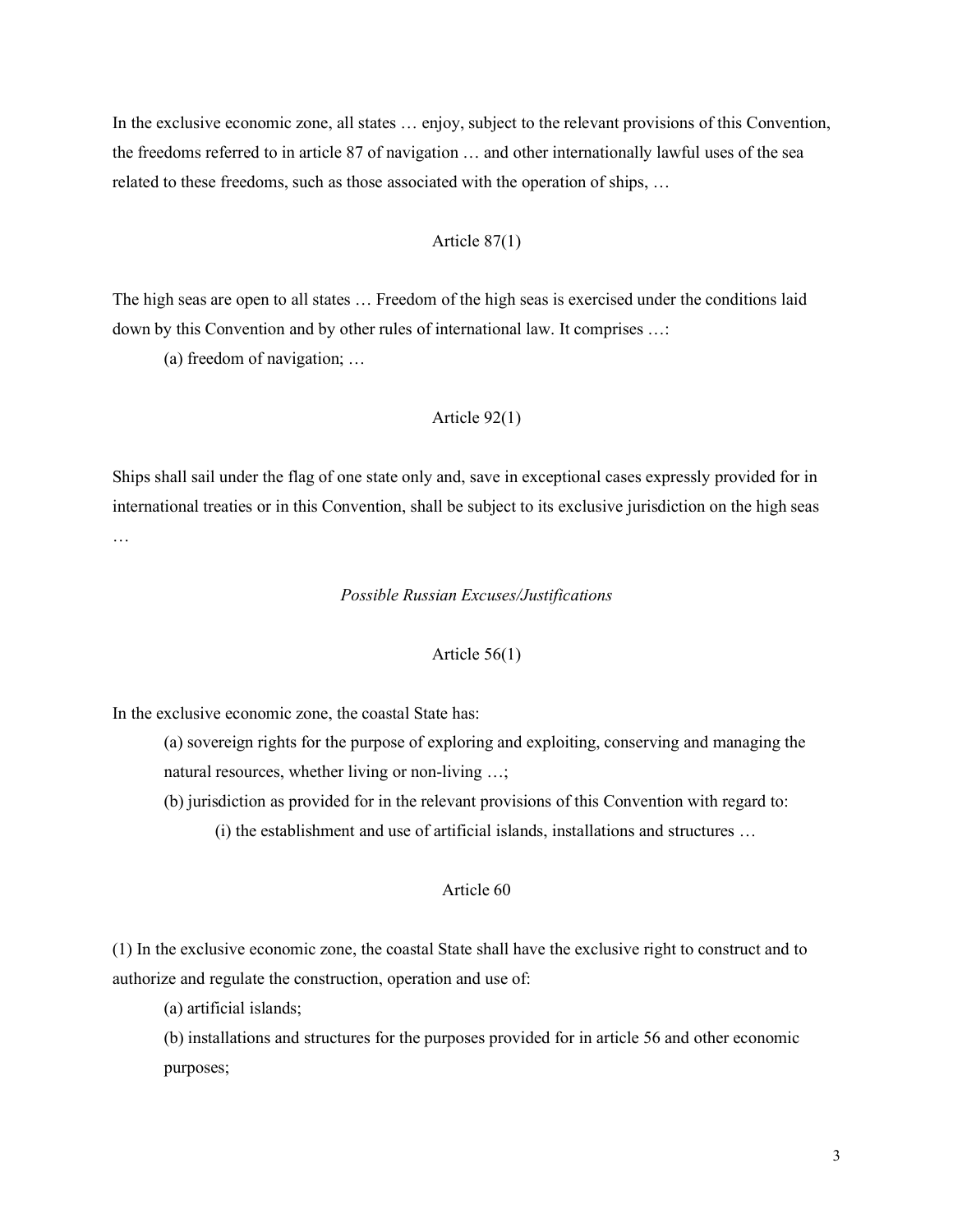(c) installations and structures which may interfere with the exercise of the rights of the coastal State in the zone.

(2) The coastal State shall have exclusive jurisdiction over such artificial islands, installations and structures, including jurisdiction with regard to customs, fiscal, health, safety and immigration laws and regulations …

(4) The coastal State may, where necessary, establish reasonable safety zones around such artificial islands, installations and structures in which it may take appropriate measures to ensure the safety both of navigation and of the artificial islands, installations and structures …

(6) All ships must respect these safety zones and shall comply with generally accepted international standards regarding navigation in the vicinity of artificial islands, installations, structures and safety zones.

# Article 73(1)

The coastal state may, in the exercise of its sovereign rights to explore, exploit, conserve and manage the living resources in the exclusive economic zone, take such measures, including boarding, inspection, arrest and judicial proceedings, as may be necessary to ensure compliance with the laws and regulations adopted by it in conformity with this Convention …

# Article 77(1)

The coastal state exercises over the continental shelf sovereign rights for the purpose of exploring it and exploiting its natural resources.

# Article 101

Piracy consists of any of the following acts:

(a) any illegal acts of violence or detention, or any act of depredation, committed for private ends by the crew or the passengers of a private ship …, and directed:

(i) on the high seas, against another ship …, or against persons or property on board such ship …;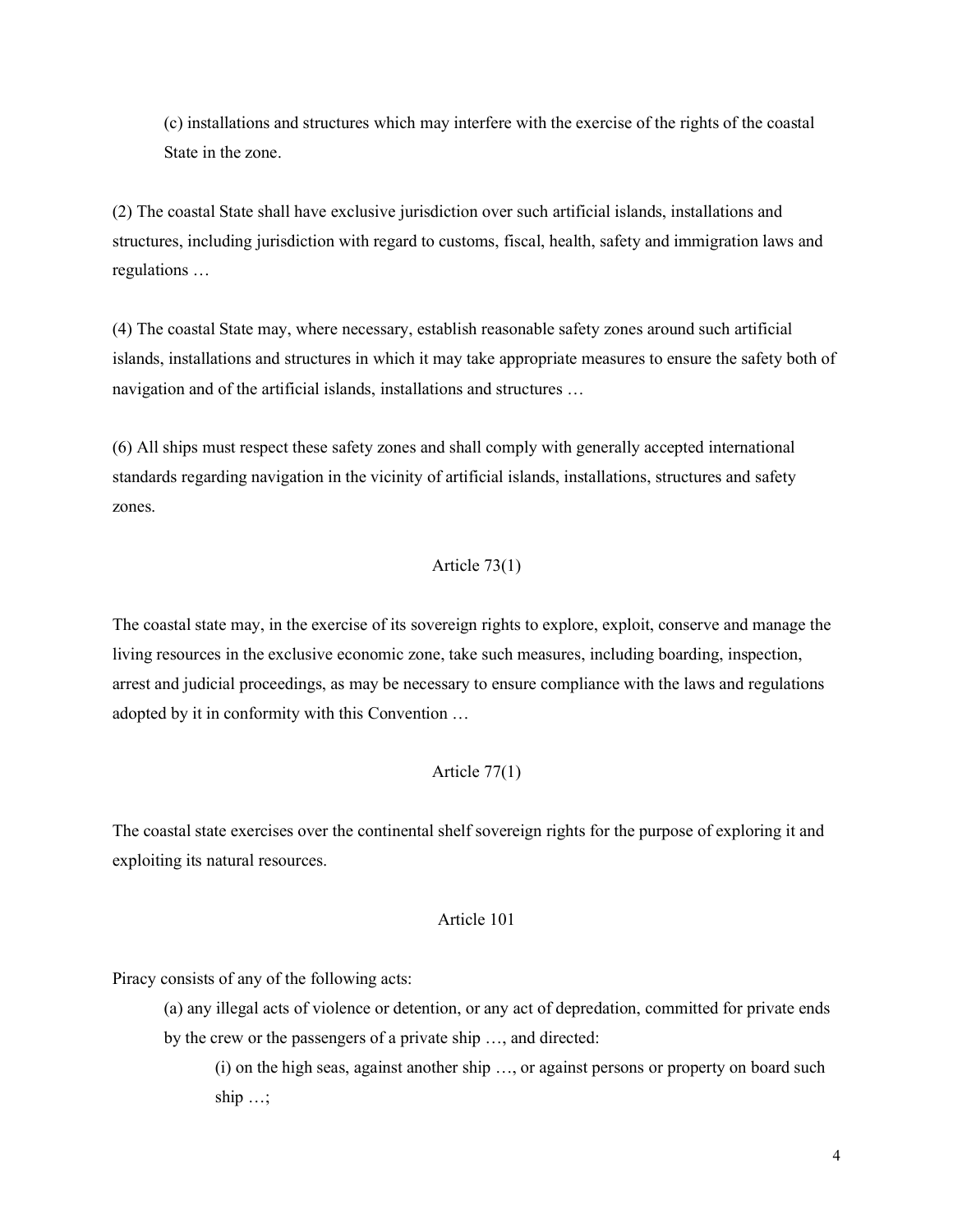(ii) against a ship, … persons or property in a place outside the jurisdiction of any state …

## Article 110(1)

Except where acts of interference derive from powers conferred by treaty, a warship which encounters on the high seas a foreign ship … is not justified in boarding it unless there is reasonable ground for suspecting that:

(a) the ship is engaged in piracy …

# Article 111

(1) The hot pursuit of a foreign ship may be undertaken when the competent authorities of the coastal state have good reason to believe that the ship has violated the laws and regulations of that state. Such pursuit must be commenced when the foreign ship or one of its boats is within the internal waters, … the territorial sea or the contiguous zone of the pursuing state, and may only be continued outside the territorial sea or the contiguous zone if the pursuit has not been interrupted. It is not necessary that, at the time when the foreign ship within the territorial sea or the contiguous zone receives the order to stop, the ship giving the order should likewise be within the territorial sea or the contiguous zone …

(2) The right of hot pursuit shall apply … to violations in the exclusive economic zone … of the laws and regulations of the coastal state applicable in accordance with this Convention to the exclusive economic zone …

(4) Hot pursuit is not deemed to have begun unless the pursuing ship has satisfied itself by such practicable means as may be available that the ship pursued or one of its boats or other craft working as a team and using the ship pursued as a mother ship is within the limits of the territorial sea, or, as the case may be, within the contiguous zone or the exclusive economic zone or above the continental shelf. The pursuit may only be commenced after a visual or auditory signal to stop has been given at a distance which enables it to be seen or heard by the foreign ship.

## Article 220

(3) Where there are clear grounds for believing that a vessel navigating in the exclusive economic zone … of a state has, in the exclusive economic zone, committed a violation of applicable international rules and standards for the prevention, reduction and control of pollution from vessels or laws and regulations of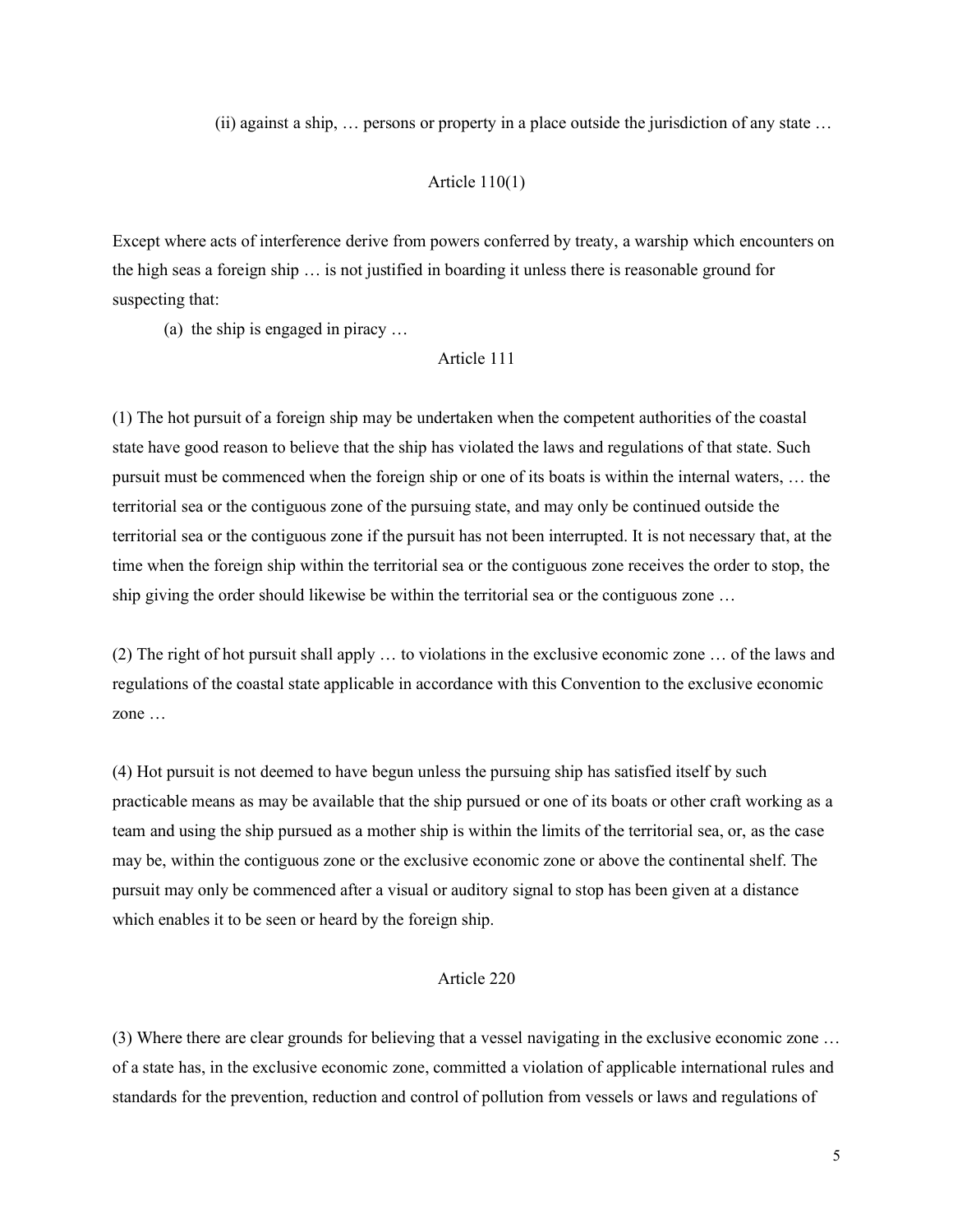that state conforming and giving effect to such rules and standards, that state may require the vessel to give information … required to establish whether a violation has occurred …

(5) Where there are clear grounds for believing that a vessel navigating in the exclusive economic zone … of a state has, in the exclusive economic zone, committed a violation referred to in paragraph 3 resulting in a substantial discharge causing or threatening significant pollution of the marine environment, that state may undertake physical inspection of the vessel for matters relating to the violation if the vessel has refused to give information or if the information supplied by the vessel is manifestly at variance with the evident factual situation and if the circumstances of the case justify such inspection.

(6) Where there is clear objective evidence that a vessel navigating in the exclusive economic zone … of a state has, in the exclusive economic zone, committed a violation referred to in paragraph 3 resulting in a discharge causing major damage or threat of major damage to the coastline or related interests of the coastal state, or to any resources of its territorial sea or exclusive economic zone, that state may … provided that the evidence so warrants, institute proceedings, including detention of the vessel, in accordance with its laws …

## Article 221

(1) Nothing in this Part shall prejudice the right of states, pursuant to international law … to take and enforce measures beyond the territorial sea proportionate to the actual or threatened damage to protect their coastline or related interests, including fishing, from pollution or threat of pollution following upon a maritime casualty …

(2) For the purposes of this article, "maritime casualty" means a collision of vessels, stranding or other incident of navigation, or other occurrence on board a vessel or external to it resulting in material damage or imminent threat of material damage to a vessel or cargo.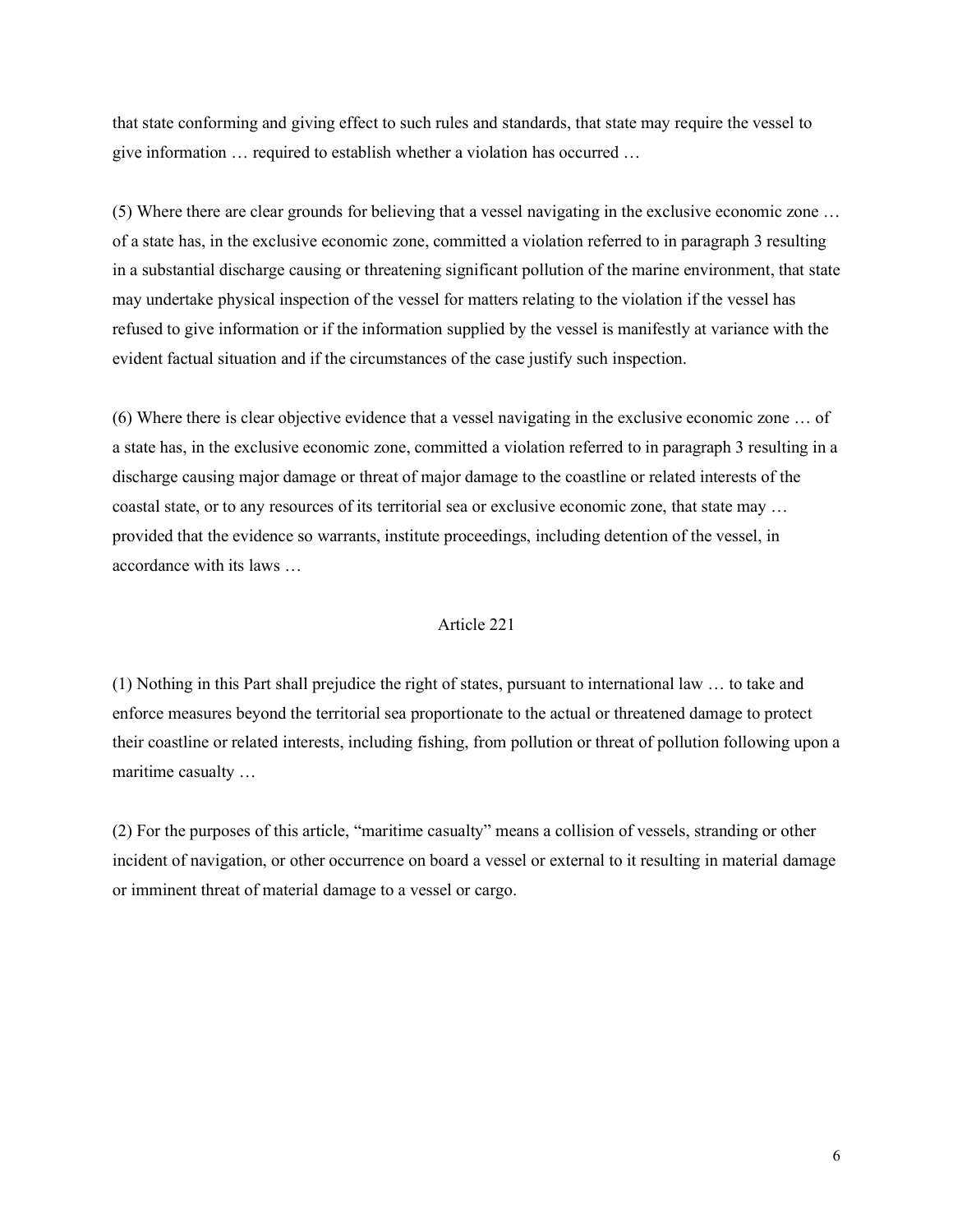#### Arbitral Tribunal Award

The Tribunal began by examining whether the Netherlands could offer diplomatic protection to the *Arctic Sunrise*, its crew, and its passengers. While the Netherlands was the flag state of the *Arctic Sunrise,* some of the individuals on board the ship were not nationals of the Netherlands.

The Convention sets out the rights and duties of coastal states and other states, including flag states, within the coastal state's EEZ … Russia owed certain obligations to the Netherlands under the Convention. It had to ensure that any law enforcement measures taken by it against a vessel within the EEZ under the exclusive jurisdiction of the Netherlands complied with the requirements of the Convention …

The Tribunal is satisfied that under the Convention the Netherlands has standing to invoke the international responsibility of Russia for breaches of obligations owed by Russia to the Netherlands under the Convention.

The Tribunal turns now to the question of whether the *Arctic Sunrise* and all persons on board the ship at the relevant times should be considered as part of the unit of the ship. In [prior disputes, the International Tribunal on the Law of the Sea] held that "every person involved or interested" in a vessel's operations should be considered as part of the unit of the ship and thus treated as an entity linked to the flag state …

Not all of the persons on board the *Arctic Sunrise* were, strictly speaking, crewmembers. Notwithstanding this, the Tribunal is satisfied that all thirty individuals on board the *Arctic Sunrise* at the relevant times were "involved" or "interested" in the ship's operations. Even if some did not engage directly in the functioning of the vessel as would a crewmember, they were all closely involved or interested in the ship's campaigning operations for Greenpeace through protest at sea. As such, they are properly considered part of the unit of the ship, and thus fall under the jurisdiction of the Netherlands as the flag state.

Accordingly, the Tribunal considers the *Arctic Sunrise* to be a unit such that its crew, all persons and objects on board, as well as its owner and every person involved or interested in its operations, are part of an entity linked to the Netherlands as the flag state. The Tribunal finds that the Netherlands is entitled to bring claims in respect of alleged violations of its rights under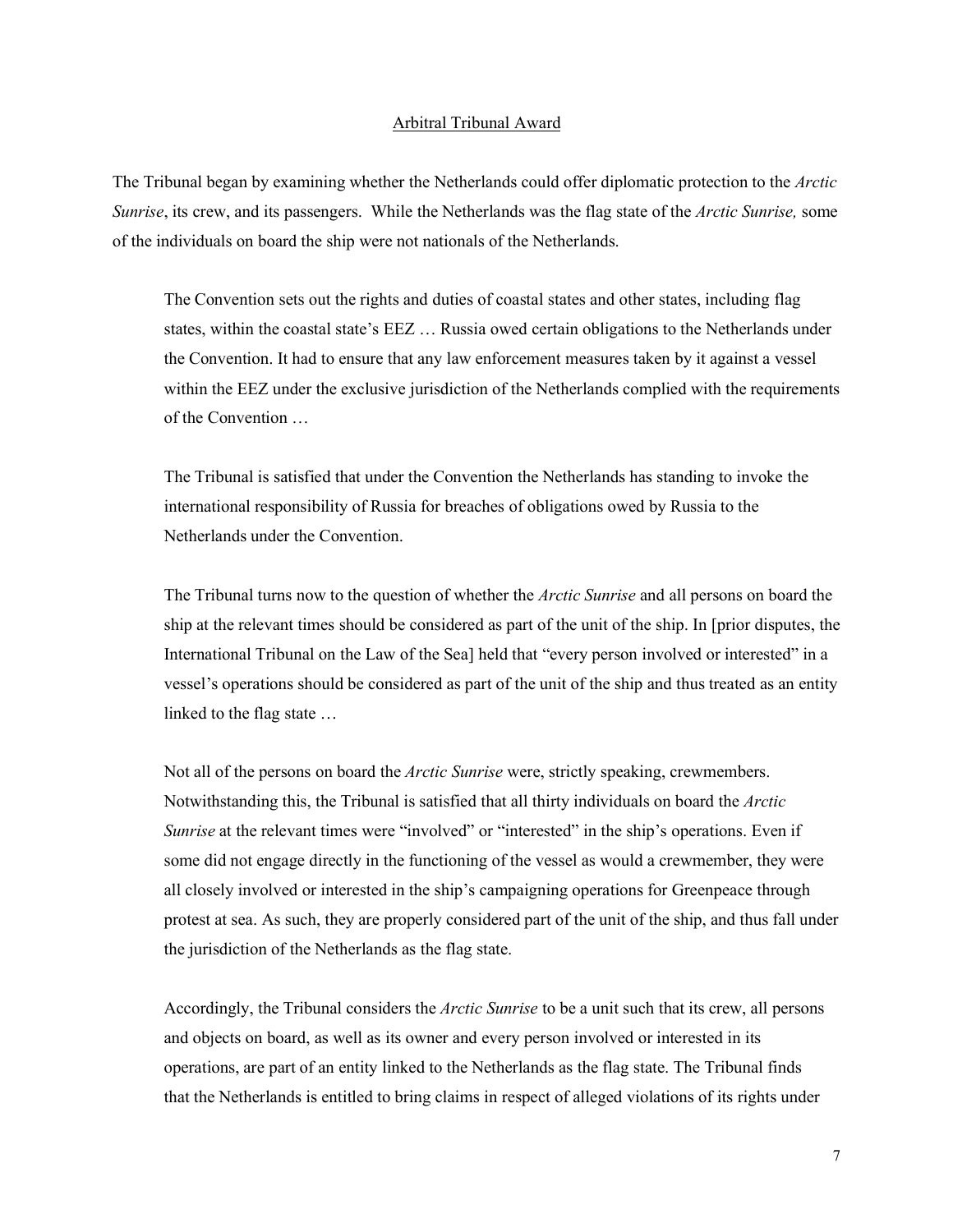the Convention which resulted in injury or damage to the ship, the crew, all persons and objects on board, as well as its owner and every person involved or interested in its operations. This conclusion applies regardless of the nationality of the person in question …

The Tribunal next briefly argued that Greenpeace activists had the right to protest at sea, and Russia had the right to create a security zone around the *Prirazlomnaya* platform.

According to Articles 58 and 87 of the Convention, within the EEZ all states enjoy the freedom of navigation and other internationally lawful uses of the sea related to that freedom.

Protest at sea is an internationally lawful use of the sea related to the freedom of navigation. The right to protest at sea is necessarily exercised in conjunction with the freedom of navigation. The right to protest derives from the freedom of expression and the freedom of assembly, both of which are recognised in several international human rights instruments to which the Netherlands and Russia are parties, including the ICCPR. The right to protest at sea has been recognised by resolutions of international organisations.

The right to protest is not without its limitations, and when the protest occurs at sea its limitations are defined … by the law of the sea … Pursuant to Article 56 of the Convention, coastal states have "sovereign rights for the purpose of exploring and exploiting, conserving and managing the natural resources whether living or non-living". According to Articles 56 and 60 of the Convention, coastal states have … exclusive jurisdiction with regard to the establishment and use of artificial islands, installations, and structures in the EEZ. The coastal state is empowered to take certain law enforcement measures with regard to artificial islands, installations, and structures in its EEZ. Article 60(2) provides that: "The coastal state shall have exclusive jurisdiction over such artificial islands, installations and structures, including jurisdiction with regard to customs, fiscal, health, safety and immigration laws and regulations." Article 60(4) stipulates that: "The coastal state may, where necessary, establish reasonable safety zones around such artificial islands, installations and structures in which it may take appropriate measures to ensure the safety both of navigation and of the artificial islands, installations and structures."

The Tribunal then turned to the key issue in the ruling—how Russia enforced its laws. Because the Netherlands did not consent to the taking and boarding of the *Arctic Sunrise*, Russia must justify why it violated flag state jurisdiction.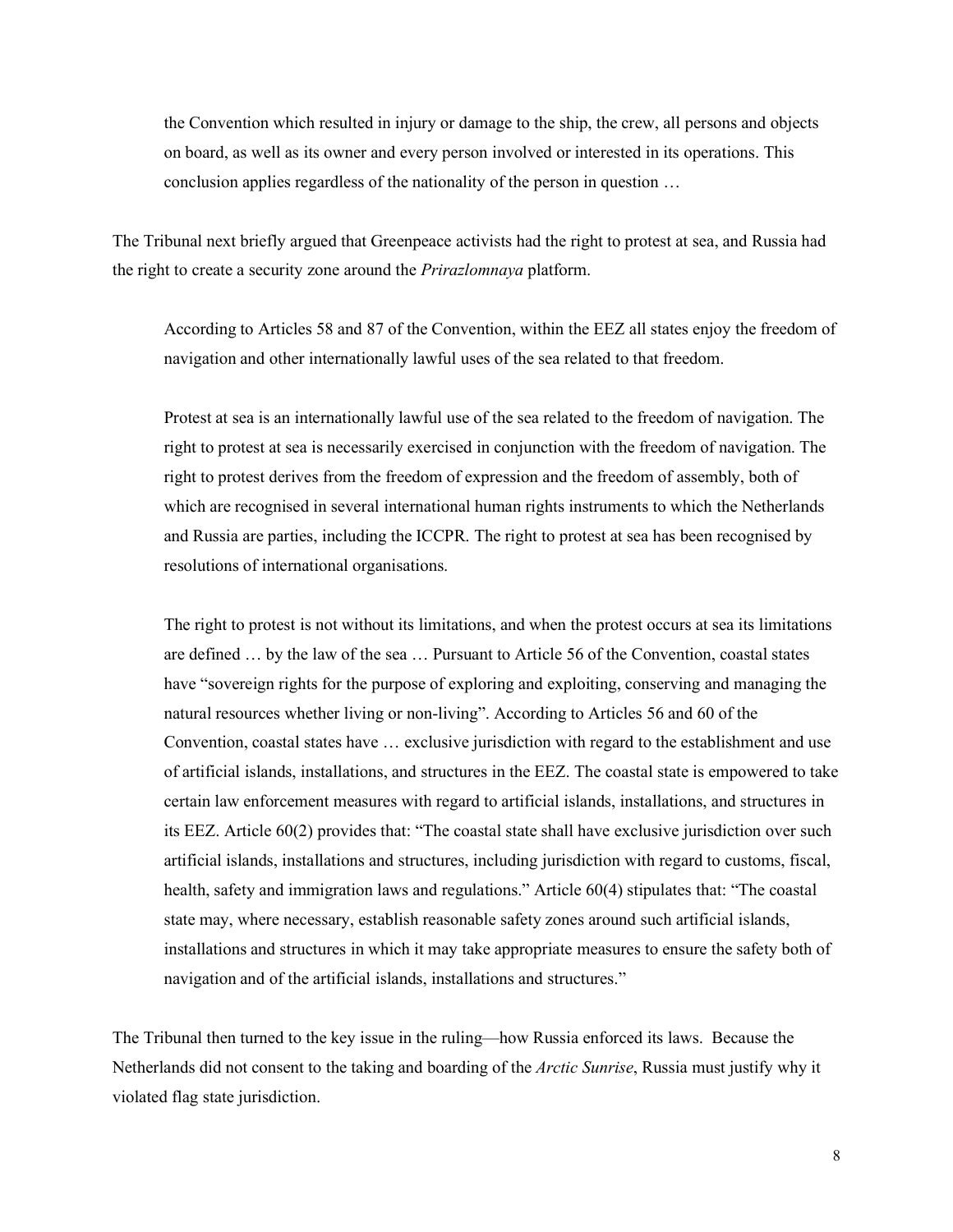In exercising their rights and duties under the Convention in the EEZ, coastal states must have "due regard to the rights and duties of other states and shall act in a manner compatible with the provisions of this Convention."

Articles 92(1) and 58(2) of the Convention provide for the exclusive jurisdiction of a state over ships flying its flag in the EEZ, which include ships used for the exercise of the right to protest. As a result of the exclusive jurisdiction of the flag state over ships in the EEZ, a coastal state may only exercise jurisdiction, including law enforcement measures, over a ship, with the prior consent of the flag state. This principle is subject to exceptions, some of which are discussed below.

The Tribunal accepts that the Netherlands did not consent to the measures taken by Russia against the *Arctic Sunrise* … The Tribunal considers … other possible legal bases for the boarding, seizure, and detention of a vessel under the Convention without the prior consent of the flag state, to assess whether any of these legal bases could have been relied upon by Russia in the present case.

The Tribunal first asked whether Russia was punishing suspected past violations, including: (i) suspected piracy; (ii) hot pursuit of a security zone violation; (iii) violation of non-living resources rules; and (iv) violation of pollution rules.

## (i) Suspected Piracy

Article 110 of the Convention provides that any duly authorised ship or aircraft clearly marked and identifiable as being on government service may board a foreign ship where there is reasonable ground for suspecting that the foreign ship is engaged in piracy. Piracy is defined at Article 101 of the Convention ...

An essential requirement of Article 101 is that the act of piracy be directed "against another ship." The *Prirazlomnaya* is not a ship. It is an offshore ice-resistant fixed platform. This appears also to be the view of the Russian authorities ...

Having concluded that the *Prirazlomnaya* is not a ship, the Tribunal need not consider the other elements required to show piracy within the meaning of Article 101.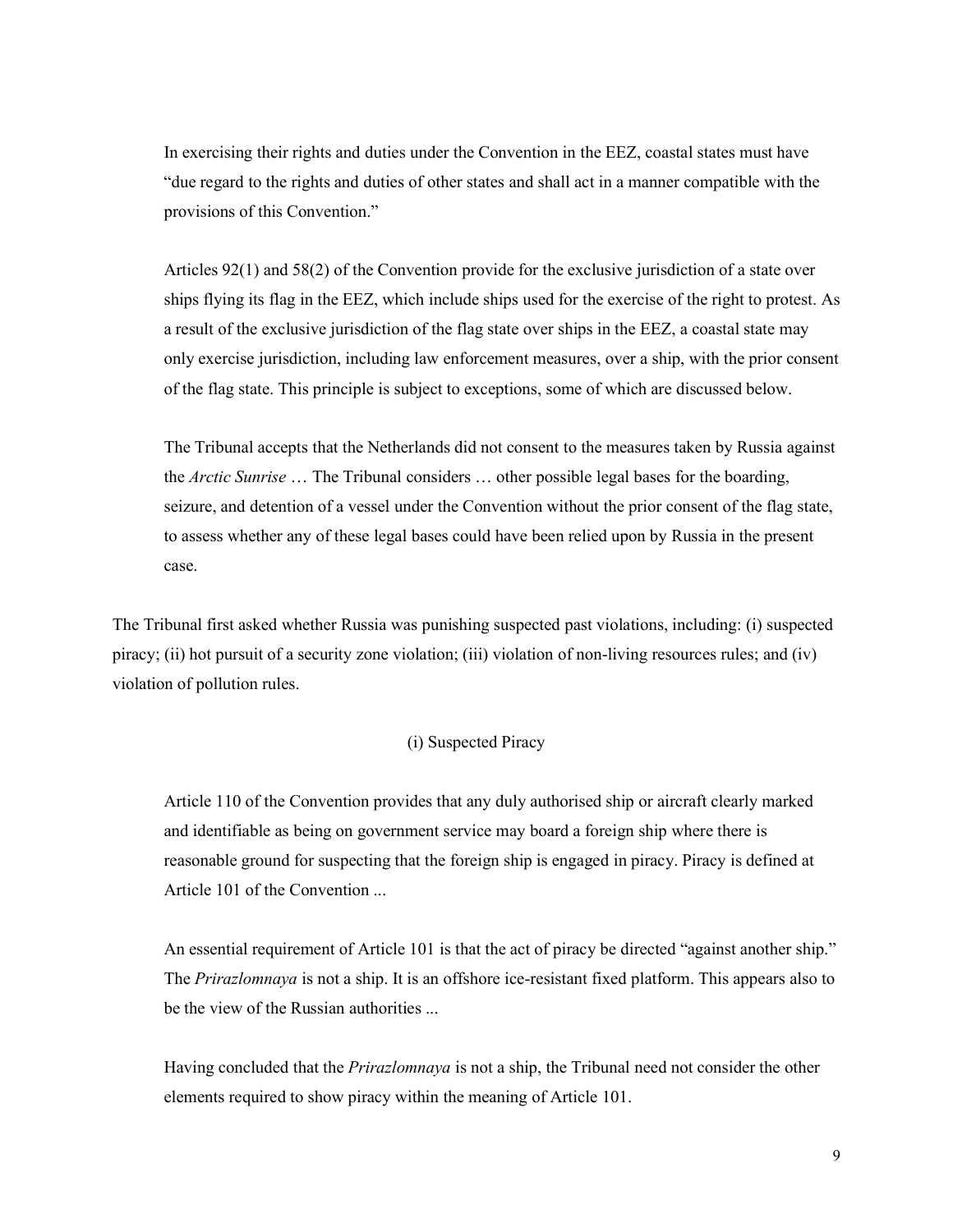The Tribunal concludes that the boarding, seizure, and detention of the *Arctic Sunrise* cannot be justified as an exercise of the right of visit to the *Arctic Sunrise* on the suspicion of piracy as provided under Article 110 of the Convention.

### (ii) Hot Pursuit of a Security Zone Violation

Article 60 of the Convention provides that coastal states shall, in the EEZ, have exclusive jurisdiction over artificial islands, installations, and structures and may in their safety zones take appropriate measures to ensure the safety both of navigation and of the artificial islands, installations, and structures. However, the alleged commission of the offences of hooliganism and unauthorised entry into a safety zone … does not provide a basis under international law for boarding a foreign vessel in the EEZ without the consent of the flag state. The boarding, seizure, and detention of a vessel in the EEZ on suspicion of such offences finds a basis under international law only if the requirements of hot pursuit are satisfied.

In broad terms, the right of hot pursuit is the right of a coastal state to pursue outside of territorial waters, and take enforcement action against, a foreign ship that has violated the laws and regulations of that state. It serves to prevent foreign ships that have violated the laws and regulations of a coastal state from evading responsibility by fleeing to the high seas. The parameters of the right of hot pursuit are set out in Article 111 of the Convention ...

## (a) Violation of the laws of the coastal state

The first prerequisite for the legitimate exercise of the right of hot pursuit … is that the competent authorities of the coastal state must have good reason to believe that the vessel being pursued has violated the laws or regulations of that state … In the present case, the applicable laws and regulations are those applicable in safety zones established around artificial islands, installations, and structures in the EEZ …

Pursuant to Article 60(4) of the Convention, a coastal state "may, where necessary, establish reasonable safety zones." This provision does not automatically create a 500-metre safety zone around every artificial island, installation, and structure in the EEZ of every state. Rather, for a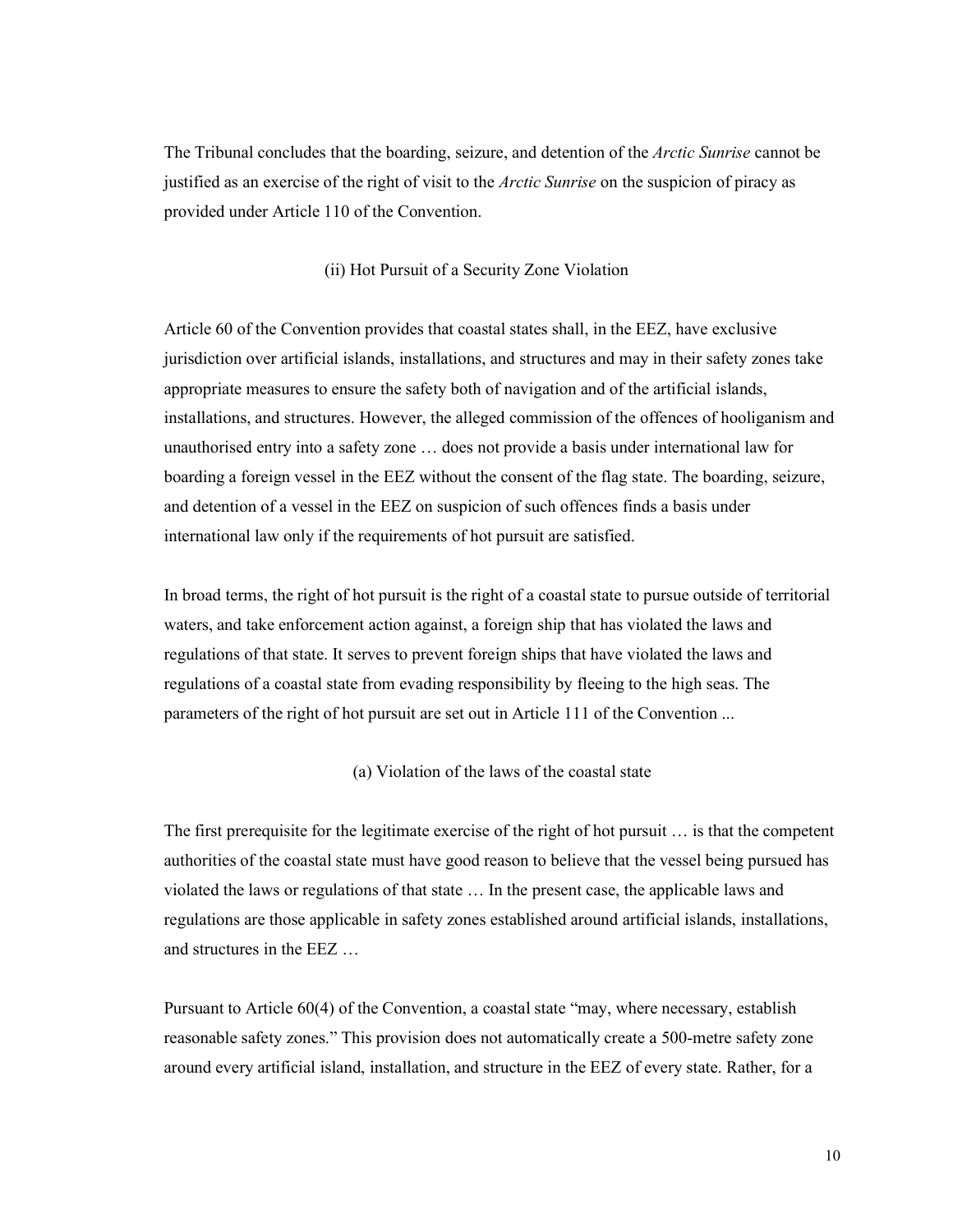safety zone to exist, a coastal state must take steps, in accordance with the applicable procedures under its domestic law, to establish the safety zone and give due notice of its establishment …

Russia unequivocally stated the view that a 500-metre zone prohibited to navigation existed around the *Prirazlomnaya*. In addition, in one of the audio files presented by the Netherlands, the support ship of the *Prirazlomnaya* can be heard requesting permission from the platform operator to enter the 500-metre zone around the platform ... Accordingly, the Tribunal proceeds on the assumption that a safety zone had been validly established around the platform and that navigation was prohibited in that zone.

In such case, on the available evidence, the Russian authorities would have had good reason to believe, as they plainly did, that the RHIBs of the *Arctic Sunrise* violated the aforementioned prohibition … This violation would have constituted sufficient reason to commence pursuit under Article 111 of the Convention ...

### (b) Commencement of pursuit: location of the pursued ship and signal to stop

Under Article 111(4), pursuit may only be commenced "after a visual or auditory signal to stop has been given at a distance which enables it to be seen or heard by the foreign ship." Further, ... to be lawful, the pursuit of the *Arctic Sunrise* had to commence while at least one of its RHIBs was within the 500-metre safety zone around the *Prirazlomnaya* ...

[Based on its review of the facts,] the Tribunal finds that the *Ladoga* gave the *Arctic Sunrise* a valid "auditory signal," which allowed the commencement of the pursuit, when it transmitted its first radio message to stop.

The remaining question is whether, at the time of the first radio message to stop, at least one of the *Arctic Sunrise* RHIBs was still within the 500-metre zone around the *Prirazlomnaya*. This factual determination is not easy to make, as both the time when the first radio message was transmitted and the time when the last RHIB of the *Arctic Sunrise* left the 500-metre zone can only be estimated …

In any case, the question of whether pursuit was lawfully commenced is not the only consideration to be taken into account to determine the lawfulness of the hot pursuit of the *Arctic Sunrise*.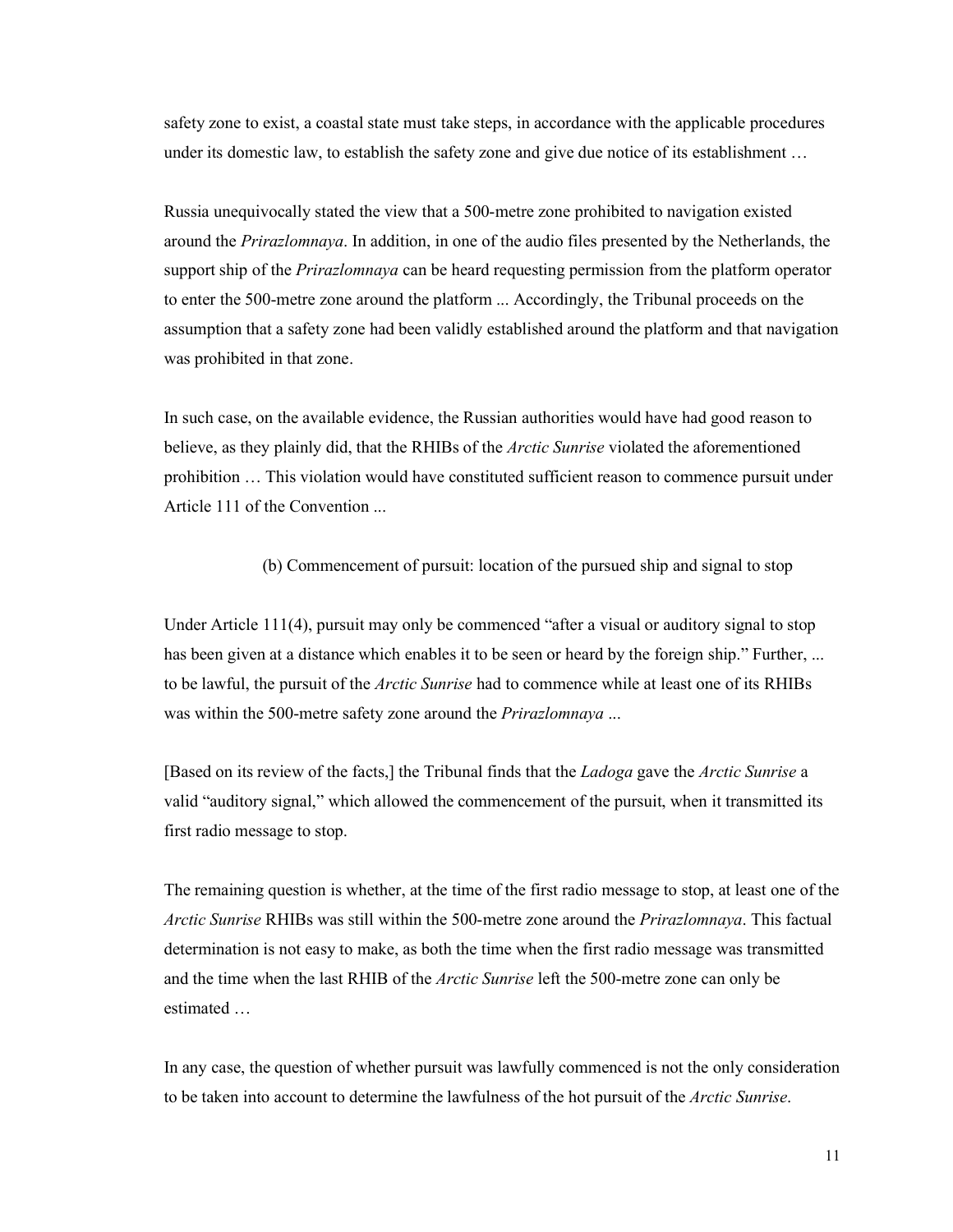#### (c) Continuity of pursuit

The fourth condition for a lawful exercise of the right of hot pursuit, set forth in Article 111(1) of the Convention, is that a pursuit continued outside the maritime area where it was lawfully commenced—here, the 500-metre zone around the *Prirazlomnaya*—must not have been interrupted. Therefore, the question for determination is whether the pursuit of the *Arctic Sunrise* remained uninterrupted from the time of the first stop order until the boarding of the *Arctic Sunrise* … some 36 hours later.

In the view of the Tribunal, this question must be answered in the negative. During the three hours following the first stop order, the *Ladoga*'s conduct was consistent with the notion of pursuit. The order to stop, heave to, and admit an inspection on board was repeated time after time. Threats were issued that warning shots would be fired should the *Arctic Sunrise* fail to comply. Eventually, as the *Arctic Sunrise* refused to comply, several rounds of warning shots were fired. A RHIB was sent by the *Ladoga* to attempt (unsuccessfully) the boarding of the *Arctic Sunrise*.

However, after the initial flurry of orders, threats, and warning shots, … the *Ladoga*'s behaviour changed. After threatening to open direct fire at the stern of the *Arctic Sunrise* and preparing its guns, the *Ladoga* unloaded its gun mounts and ceased issuing orders to the *Arctic Sunrise*. For the following 33 hours, the *Ladoga* shadowed the *Arctic Sunrise*, positioning itself between the *Arctic Sunrise* and the *Prirazlomnaya* when the *Arctic Sunrise* circled the platform at a distance of approximately four nautical miles, and following the *Arctic Sunrise* when it retreated 20 nautical miles north of the platform … It is apparent that [the *Ladoga*'s] later conduct is not consistent with continuous pursuit, the final objective of which would have been to board, as soon as possible, the pursued ship. The conduct of the *Arctic Sunrise* was also not consistent with that of a pursued ship, as it remained in the area and did not try to flee …

Having concluded that the pursuit was interrupted, and that therefore one of the necessary conditions set out in Article 111 for a lawful exercise of the right of hot pursuit was not met, the Tribunal concludes that the right of hot pursuit cannot serve as the legal basis for the boarding, seizure, and detention of the *Arctic Sunrise*.

(iii) Violation of Non-Living Resources Rules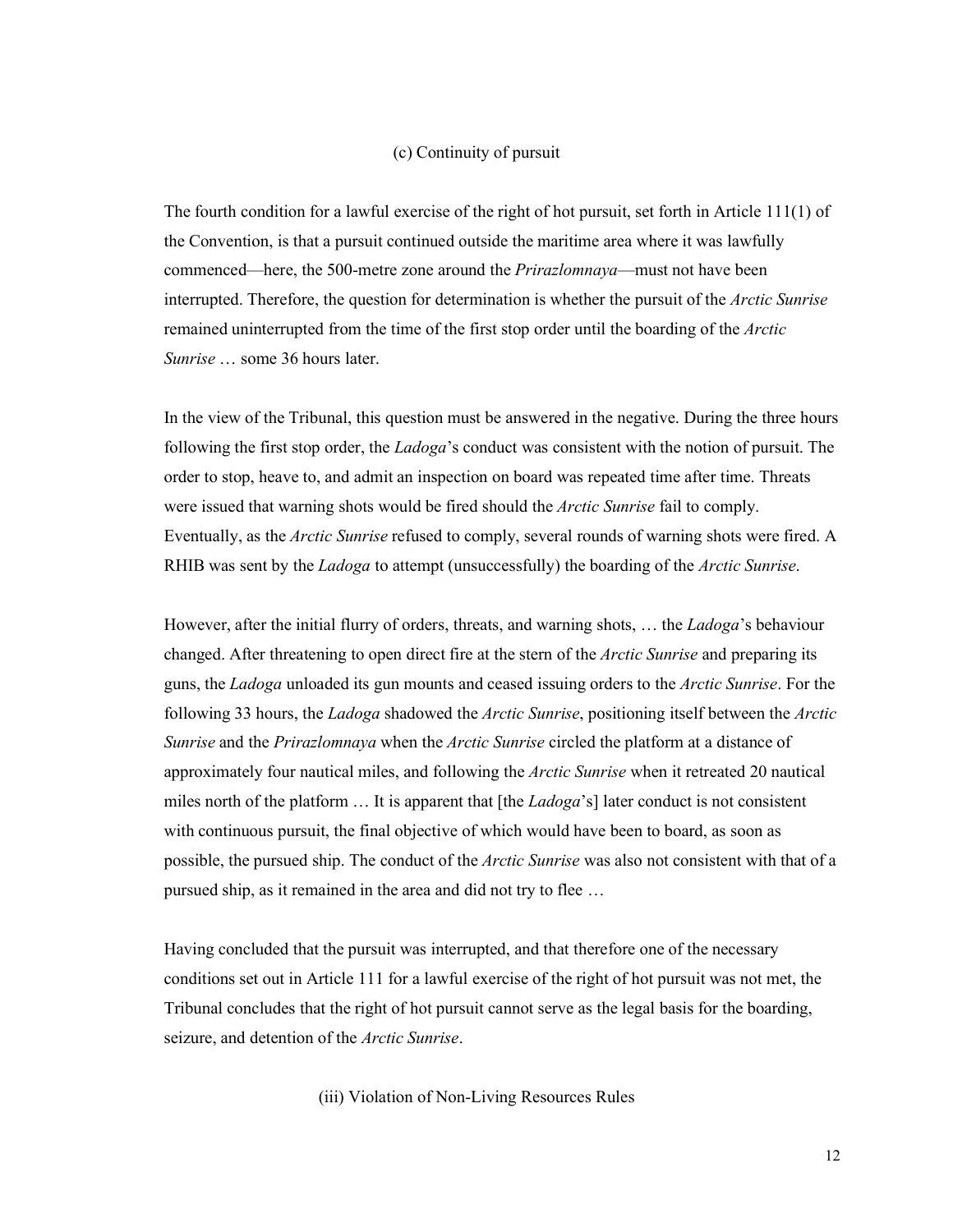The Tribunal has also considered whether a coastal state has the right to enforce its laws regarding non-living resources in the EEZ.

Article 73 of the Convention deals expressly with the enforcement of laws relating to living resources in the EEZ … Article 73(1) confers authority on a coastal state to board, inspect, arrest, and commence judicial proceedings against a ship where that may be necessary to ensure compliance with its laws and regulations over its living resources. There is no equivalent provision relating to non-living resources in the EEZ ...

The activity of the *Arctic Sunrise* and the law enforcement actions taken by the Russian Federation did not concern living resources within Russia's EEZ. The actions taken by the Russian Federation were triggered by Greenpeace's protest actions in relation to the *Prirazlomnaya*, which was constructed for the exploitation of non-living resources. Accordingly, Article 73(1) could not serve as a legal basis for the measures of the Russian Federation.

The absence of any express enforcement provision in the Convention dealing with the right to enforce the coastal state's laws regarding non-living resources in the EEZ makes it necessary to recall that its Article 77, which deals with non-living resources in the continental shelf, largely reproduces the 1958 Convention on the Continental Shelf. That convention was itself based on draft articles prepared by the ILC. The commentary of the ILC in relation to the draft provision now reflected in Article 77 of the Convention says that the words setting out the rights of the coastal state in relation to the continental shelf:

leave no doubt that the rights conferred upon the coastal state cover all rights necessary for and connected with the exploration and exploitation of the resources of the continental shelf. Such rights include jurisdiction in connexion with the prevention and punishment of violations of the law.

Although the Tribunal does not find it necessary to reach a view on the extent of the coastal state's right to enforce its laws in relation to non-living resources in the EEZ, it is clear that such a right exists. However, there is no basis to conclude on the evidence that the *Arctic Sunrise* had violated any Russian laws in relation to exploration and exploitation activities on non-living resources in the EEZ.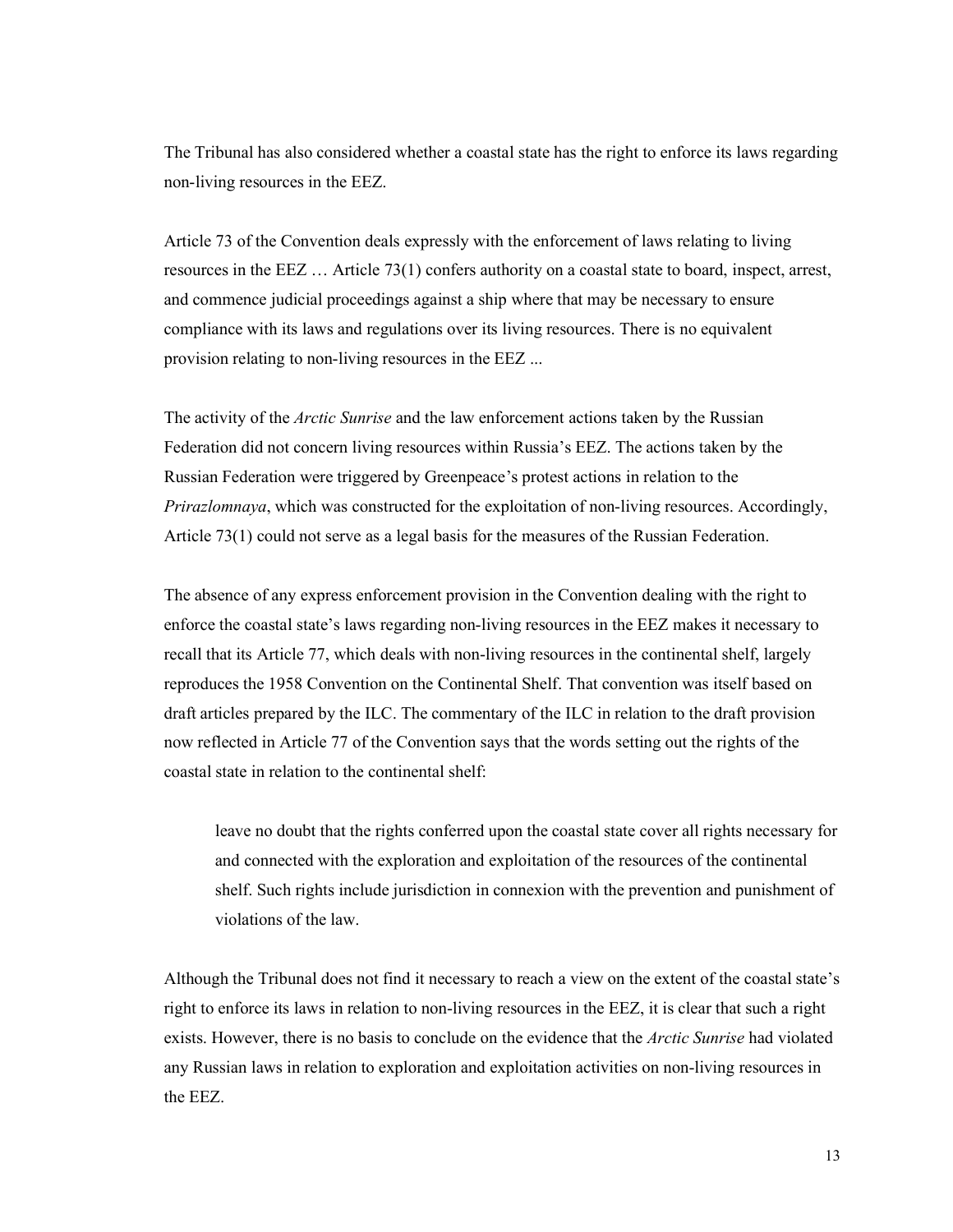The Tribunal concludes that the measures taken by Russia against the *Arctic Sunrise* … did not constitute a lawful exercise of Russia's law enforcement powers concerning the exploration and exploitation of its non-living resources in the EEZ.

## (iv) Violation of Pollution Rules

Under certain circumstances, the Convention allows coastal states to take enforcement action against foreign vessels in the EEZ that have committed serious violations of applicable laws of the coastal state related to the protection of the marine environment.

Article 220 of the Convention allows a coastal state to take enforcement measures against vessels in the EEZ in order to reduce and control vessel-source pollution ...

The Tribunal considers that there were no grounds for Russia to believe that the *Arctic Sunrise* had committed a violation of applicable international rules and standards for the prevention, reduction, and control of vessel-source pollution in Russia's EEZ. There is also no evidence of a discharge from the *Arctic Sunrise* or its RHIBs causing pollution or major damage (or a threat thereof) ...

The Tribunal concludes that the measures taken by Russia against the *Arctic Sunrise* … did not constitute a lawful exercise of Russia's enforcement rights as a coastal state under [Article] 220 …

The Tribunal then asked whether Russia was legally preventing future violations, including: (i) preventing environmental harm; (ii) preventing terrorism; and (iii) preventing interference in the EEZ.

(i) Preventing Environmental Harm

Article 221 of the Convention allows coastal states to take preventive action against foreign vessels and their crews with respect to marine pollution. The enforcement measures are to be "proportionate to the actual or threatened damage" to protect the coastal state's interests from pollution or threat of pollution following upon a maritime casualty or acts relating to such a casualty, which may "reasonably be expected to result in major harmful consequences." …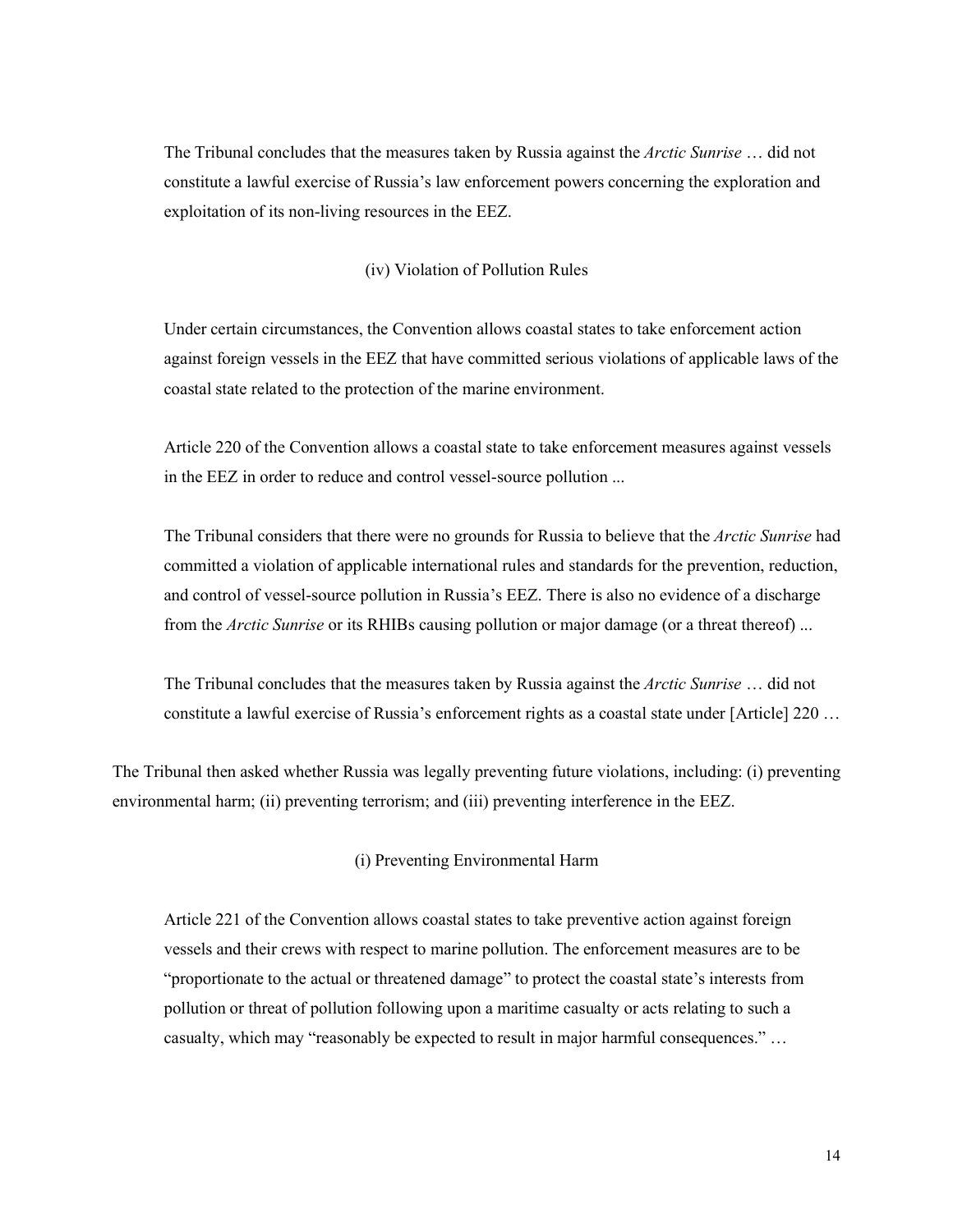Russia referred to the actions of Greenpeace as exposing "the Arctic region to a threat of an ecological disaster of unimagin[a]ble consequences." Further, … the Prime Minister of the Russian Federation was reported as stating that Russia "cannot support activities which may cause damage to the environment and which may be dangerous for people on the whole."

The Tribunal considers that even if it were to accept that the actions of the *Arctic Sunrise* constituted an "occurrence on board a vessel or external to it resulting in material damage or imminent threat of material damage to a vessel or cargo," the threatened damage to Russia's interests could not reasonably have been expected to result in major harmful consequences …

Russian authorities were familiar with the nature and scale of Greenpeace protest actions in the Arctic, having witnessed the Greenpeace action at the *Prirazlomnaya* of August 2012. The earlier protest action would have informed the Russian authorities of what was reasonable to expect in September 2013. There is no evidence before this Tribunal that the earlier protest action had an adverse ecological or environmental impact, let alone one of unimaginable consequences, or that it resulted in major harmful consequences. In September 2013, the *Arctic Sunrise* provided the *Prirazlomnaya* with an indication of what the protest action would entail. The scale was limited. As it was, the protest action involved approximately 10 to 15 individuals transported by RHIBs, two of whom managed to climb some way up the side of the fixed platform with ropes. The Tribunal does not consider that it is reasonable to expect that such actions could have resulted in major harmful consequences.

In any event, Russia boarded, seized, and detained the *Arctic Sunrise* approximately 36 hours after the protest action at the *Prirazlomnaya*. During this period, the Russian authorities knew that the protest actions … had not resulted in any ecological or environmental adverse consequences. At the time of Russia's actual boarding, seizure, and detention of the *Arctic Sunrise*, the vessel was at a distance of at least three nautical miles from the *Prirazlomnaya* and not engaged in any protest action. Accordingly, there was no "maritime casualty" of the kind envisaged by Article 221 … that could have justified Russia taking measures to protect its interests in the EEZ at that time.

The Tribunal concludes that Article 221 of the Convention did not provide Russia with a legal basis for the boarding, seizure, and detention of the *Arctic Sunrise*.

(ii) Preventing Terrorism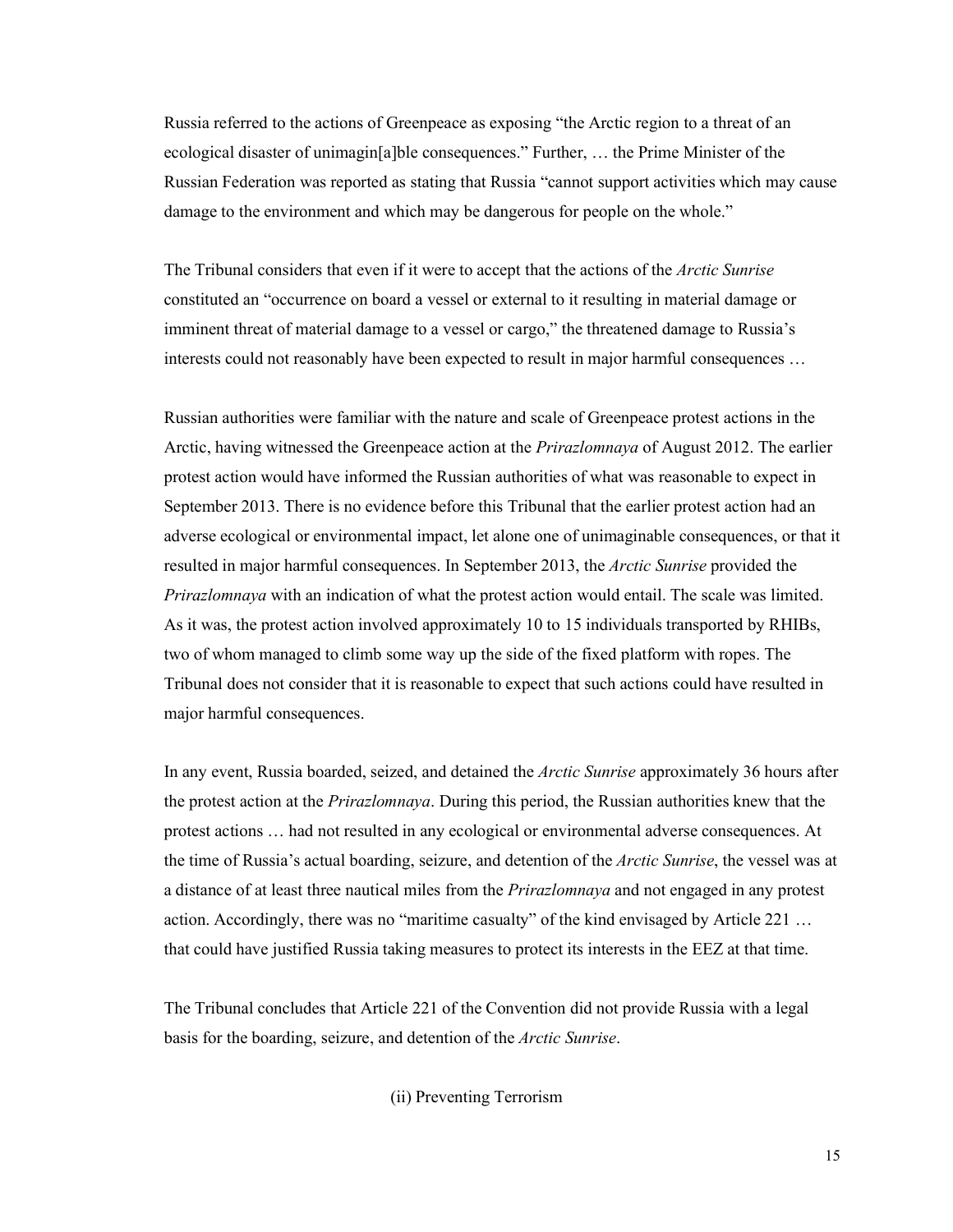One of the rights of a coastal state in its EEZ that may justify some form of preventive action against a vessel would derive from circumstances that give rise to a reasonable belief that the vessel may be involved in a terrorist attack on an installation or structure of the coastal state. Such an attack, if allowed to occur, would involve a direct interference with the exercise by the coastal state of its sovereign rights to exploit the non-living resources of its seabed. It is not, however, necessary for this Tribunal to determine the extent of any power to take such preventive action. This is because on the facts here there was no reasonable basis for Russia to suspect that the *Arctic Sunrise* was engaged in or likely to engage in terrorist acts …

The Tribunal considers that the Russian authorities were aware of the likelihood of a protest action by the *Arctic Sunrise* at the *Prirazlomnaya* (indeed, the presence of the *Ladoga* in the vicinity of the platform is evidence of the fact that the Russian authorities anticipated protest action) and of the kind of protest action that it would be, i.e., non-violent and in keeping with the kind of protest action Greenpeace had staged before as part of its campaign to "Save the Arctic". Given this background, the Tribunal does not accept that there were reasonable grounds for the Russian authorities to consider that, on this particular occasion, the *Arctic Sunrise* intended to resort to terrorism to achieve its ends.

The Tribunal concludes that there were no reasonable grounds for the Russian authorities to suspect the *Arctic Sunrise* of terrorism and therefore any purported suspicion of potential terrorism could not provide a legal basis for the measures taken by Russia against the vessel …

(iii) Preventing Interference in the EEZ

A coastal state has the right to take measures to prevent interference with its sovereign rights for the exploration and exploitation of the non-living resources of its EEZ. The Tribunal will therefore address the question of whether the actions of the *Arctic Sunrise* could have been regarded by Russia as constituting an interference with its sovereign rights, thus triggering its right to take appropriate measures ... In the view of the Tribunal, the protection of a coastal state's sovereign rights is a legitimate aim that allows it to take appropriate measures …

The Tribunal has given careful and detailed consideration to the types of protest actions that could reasonably be considered as constituting an interference with the exercise of those sovereign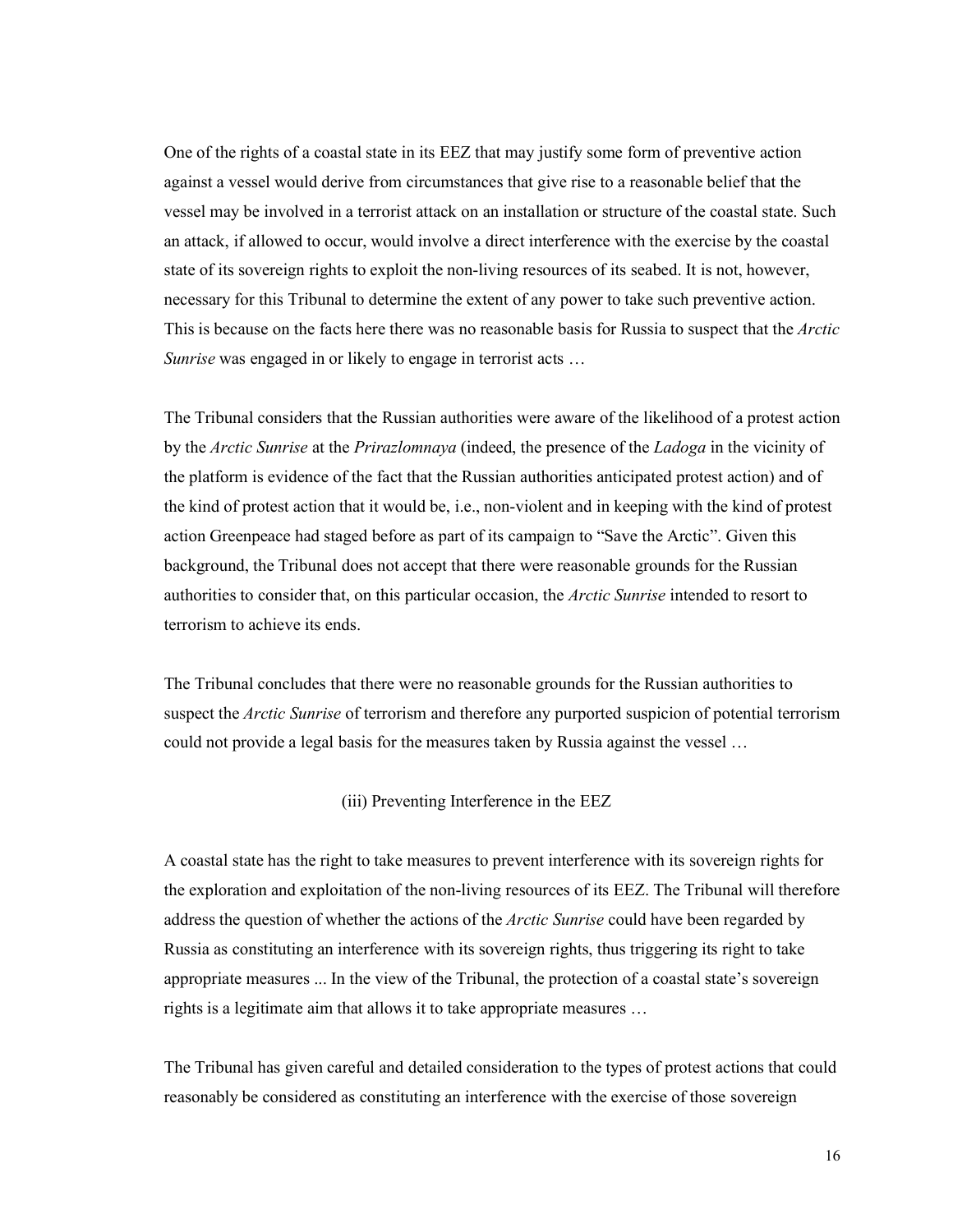rights, particularly in the context of the case at hand. In that regard, the Tribunal considers that it would be reasonable for a coastal state to act to prevent: (i) violations of its laws adopted in conformity with the Convention; (ii) dangerous situations that can result in injuries to persons and damage to equipment and installations; (iii) negative environmental consequences ...; and (iv) delay or interruption in essential operations. All of these are legitimate interests of coastal states.

At the same time, the coastal state should tolerate some level of nuisance through civilian protest as long as it does not amount to an "interference with the exercise of its sovereign rights." Due regard must be given to rights of other states, including the right to allow vessels flying their flag to protest.

At the time it was boarded and seized, the *Arctic Sunrise* was no longer engaged in actions that could potentially interfere with the exercise by Russia of its sovereign rights as a coastal state. The measures taken by Russia might have been designed to prevent a resumption of the *Arctic Sunrise*'s protest actions, but the Russian authorities did not give this as the reason for the boarding, seizure, and detention of the vessel. The criminal and administrative proceedings that were instituted were based on other grounds.

There is no basis to conclude that the conduct of the *Arctic Sunrise* at the time of its boarding amounted to interference with Russia's exercise of its sovereign rights for the exploration and exploitation of non-living resources of its continental shelf. At that time, the *Arctic Sunrise* was exercising the freedom of navigation. Its involvement in the protest action against the *Prirazlomnaya* had come to an end, and there is no evidence that its presence in the EEZ was interfering with the operation of the platform …

The Tribunal, therefore, concludes that Russia's right as a coastal state to take measures to prevent interference with its sovereign rights for the exploration and exploitation of the non-living resources of its EEZ … did not provide a legal basis for the measures it took *vis-à-vis* the *Arctic Sunrise* …

Based on this analysis, the Tribunal concluded that Russia had violated the flag state jurisdiction of the **Netherlands**